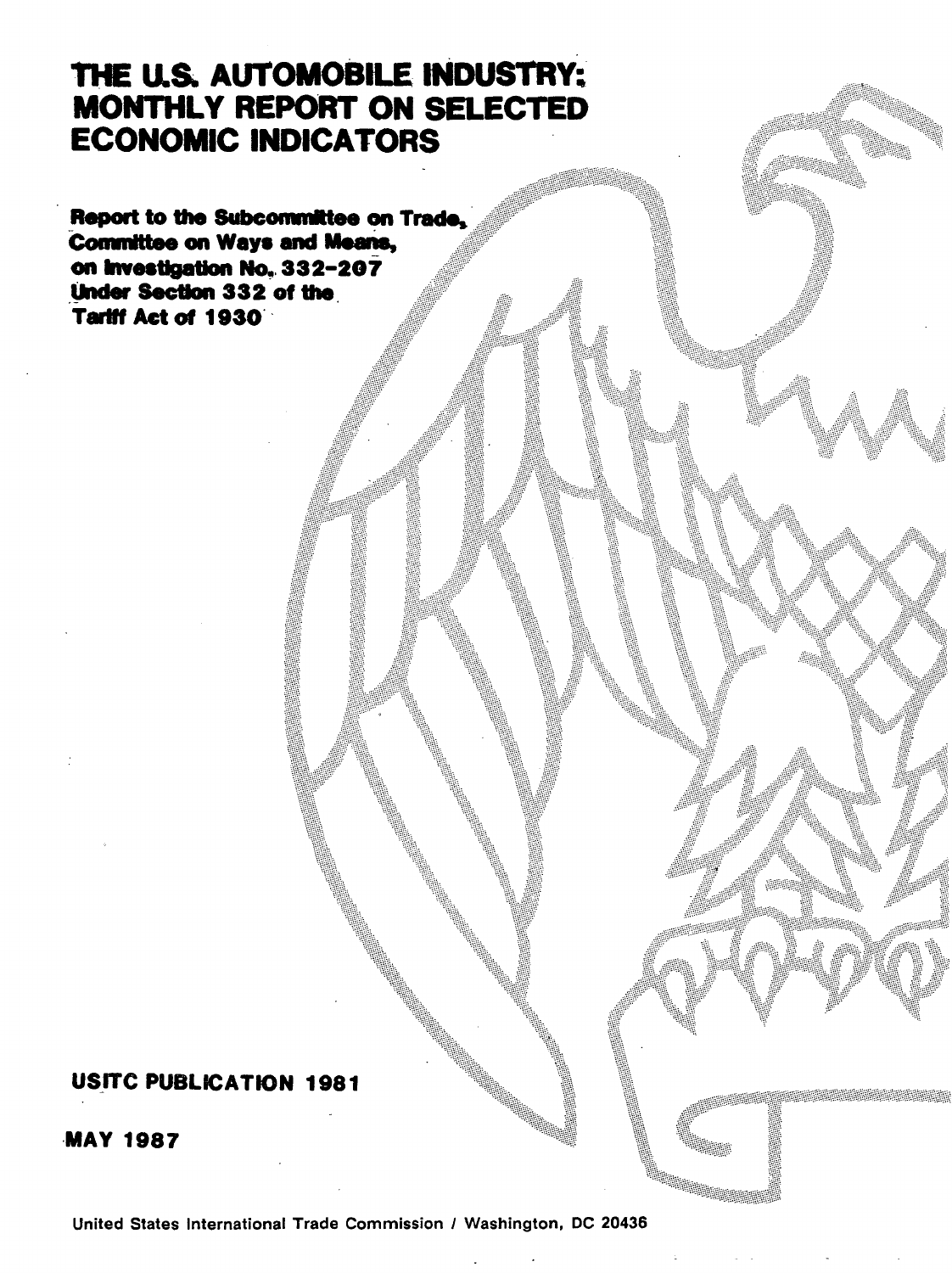## UNITED STATES INTERNATIONAL TRADE COMMISSION

### **COMMISSIONERS**

Susan Llebeler, Chairman Anne E. Brunsdale, Vice Chairman Alfred E. Eckes Seeley G. Lodwick David B. Rohr

This report was prepared principally by

Jim McElroy and Gary Cohen

Transportation Branch Machinery and Equipment Division

Office of Industries Erland Heginbotham, Director

Address all communications to Kenneth R. Mason, Secretary to the Commission United States International Trade Commission Washington, DC 20436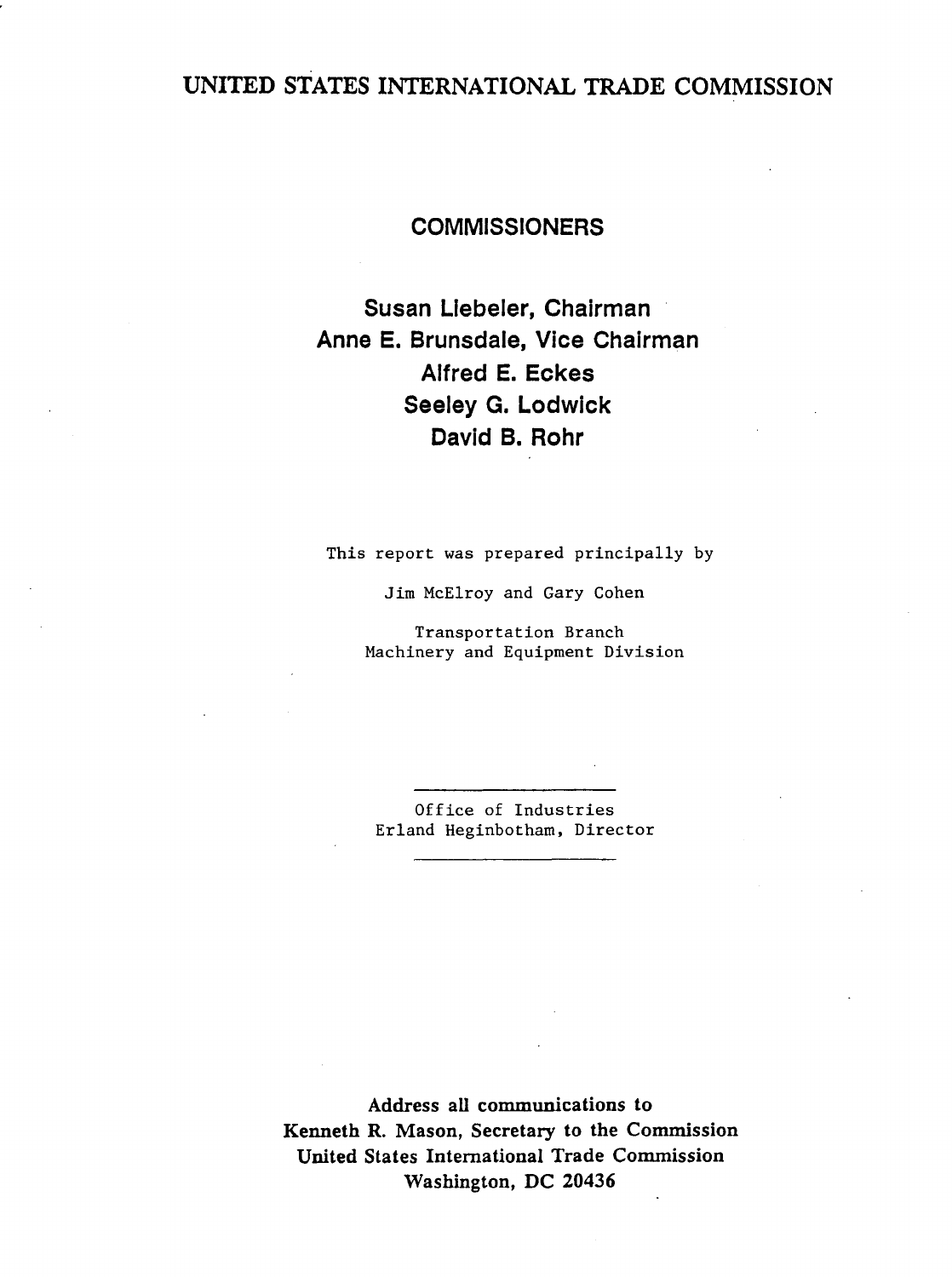#### C 0 N T E N T S

Page

#### Tables

| 1.             | New passenger automobiles: U.S. retail sales of domestic production,<br>production, inventory, days' supply, and employment, by specified                                                                       |
|----------------|-----------------------------------------------------------------------------------------------------------------------------------------------------------------------------------------------------------------|
| 2.             | New passenger automobiles: U.S. imports for consumption, by<br>principal sources and by specified periods, April 1985-                                                                                          |
| 3.             | Lightweight automobile trucks and bodies and cab/chassis for light-<br>weight automobile trucks: U.S. imports for consumption, by<br>principal sources and by specified periods, April 1985-                    |
| 4.             | New passenger automobiles: U.S. exports of domestic merchandise,<br>by principal markets and by specified periods, April 1985-<br>March 1987-------                                                             |
| 5 <sub>1</sub> | Lightweight automobile trucks and bodies and cab/chassis for light-<br>weight automobile trucks: U.S. exports of domestic merchandise,<br>by principal markets and by specified periods, April 1985-            |
| 6.             | New passenger automobiles: Sales of domestic and imported passenger<br>automobiles and sales of imported passenger automobiles as a percent<br>of total U.S. sales, by specified periods, 1986 and 1987-------- |
| 7.             | New passenger automobiles: Price indexes, by specified periods,                                                                                                                                                 |
| 8.             | New passenger automobiles: Retail price changes in the U.S. market                                                                                                                                              |
| 9.             | Sales and profits (loss) on major U.S. automobile manufacturers'<br>operations, by specified periods, 1986 and 1987                                                                                             |
| 10.            | Manufacturers' suggested retail prices of selected U.S. and Japanese                                                                                                                                            |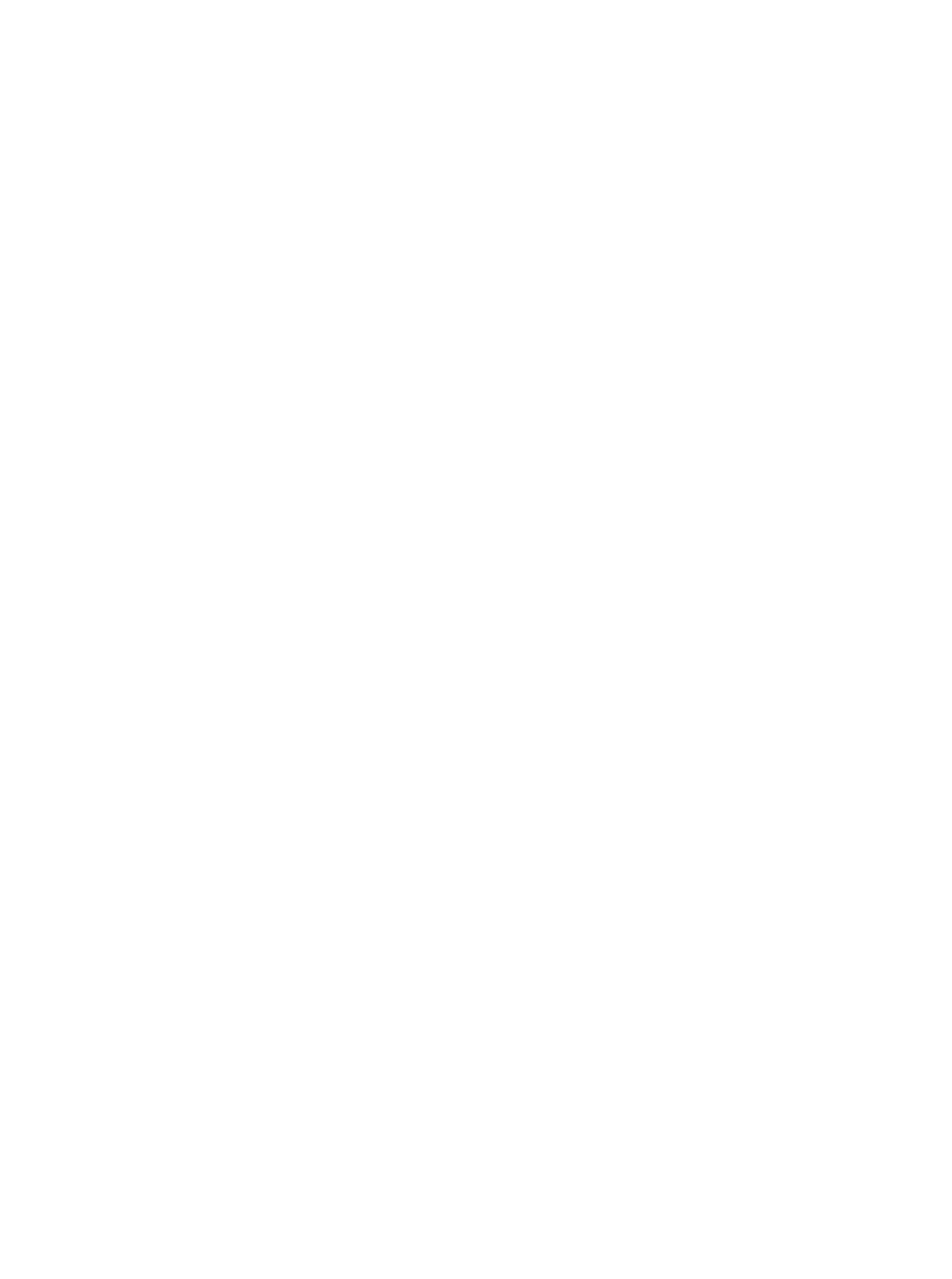Table 1.-New passenger automobiles: U.S. retail sales of domestic production, production, inventory, days' supply, and employment, by specified periods, May 1985-April 1987.

|                           | $1986 - 87$ |          | (In thousands of units; thousands of employees) | 1985-1986 |                 |
|---------------------------|-------------|----------|-------------------------------------------------|-----------|-----------------|
|                           | Mar.        | Apr.     | May 1986-                                       | Apr.      | May 1985-       |
| <b>Item</b>               | 1987        | 1987     | Apr. 1987                                       | 1986      | Apr. 1986       |
|                           |             |          |                                                 |           |                 |
| Retail sales of domes-    |             |          |                                                 |           |                 |
| tic production:           |             |          |                                                 |           |                 |
| Subcompact                | 138         | 128      | 1,551                                           | 180       | 2,110           |
| Compact                   | 167         | 164      | 1,844                                           | 132       | 1,417           |
| Intermediate              | 237         | 246      | 2,764                                           | 238       | 2,661           |
|                           | 89          | 95       | 1,134                                           | 91        | 883             |
| Luxury                    | 51          | 59       | 656                                             | 78        | 994             |
| Total                     | 682         | 692      | 7,948                                           | 720       | 8,065           |
| Production:               |             |          |                                                 |           |                 |
| Subcompact                | 124         | 106      | 1,521                                           | 173       | 1,581           |
| Compact                   | 183         | 156      | 1,936                                           | 128       | 2,011           |
| Intermediate              | $273 -$     | 252      | .2,864                                          | 179       | 2,874           |
| Standard                  | 91          | 83       | 855                                             | 26        | 587             |
| Luxury                    | 73          | 58       | 742                                             | 68        | 826             |
| Total                     | 743         | 656      | 7,917                                           | 574       | 7,879           |
| Inventory:                |             |          |                                                 |           |                 |
| Subcompact                | 371         | 370      | $\frac{1}{2}$                                   | 324       |                 |
| Compact                   | 394         | 380      | $\overline{1}$                                  | 421       | $\frac{1}{1}$ / |
| Intermediate              | 697         | 776      | 1/                                              | 726       |                 |
| Standard                  | 231         | 218      | $\overline{1}$ /                                | 249       | $\frac{1}{1}$   |
| Luxury                    | 178         | 202      | 1/                                              | 187       | 1/              |
| Total                     | 1,870       | 1,945    | $\overline{11}$                                 | 1,907     | $\overline{17}$ |
| Days' supply: 2/          |             |          |                                                 |           |                 |
| Subcompact                | 86          | 70       | $\overline{1}$ /                                | 69        | 1/              |
| Compact                   | 65          | 59       | 1/                                              | 80        | 1/              |
| Intermediate              | 89          | 85       | 1/                                              | 81        | $\frac{1}{1}$   |
| Standard                  | 78          | 64       | 1/                                              | 77        |                 |
| Lúxury                    | 99          | 103      | 1/                                              | 66        | 1/              |
| Average                   | 81          | 74       | $\frac{1}{2}$                                   | 76        | 1/              |
| Employment: 3/            |             |          |                                                 | $\cdot$ . |                 |
| Total employees           | 4/836       | 5/829    | $\overline{1}$ /                                | 6/851     |                 |
| Production workers 4/ 649 |             | $-5/644$ | $\overline{1}$ /                                | 6/655     | 1/              |

1/ Not applicable.

2/ Days' supply is an average for each class size which is determined by the previous month's retail sales.

3/ Employment data are for SIC 371 (motor vehicles and motor vehicle equipment). 4/ Data are for February 1987, revised.

5/ Data are for March 1987.

6/ Data are for March 1986.

Source: Retail sales and production, Data Resources, Inc. Auto Information Bank; days' supply and inventory, Automotive News; and employment, U.S. Department of Labor.

Note.---Because of rounding, figures may not add to the totals shown.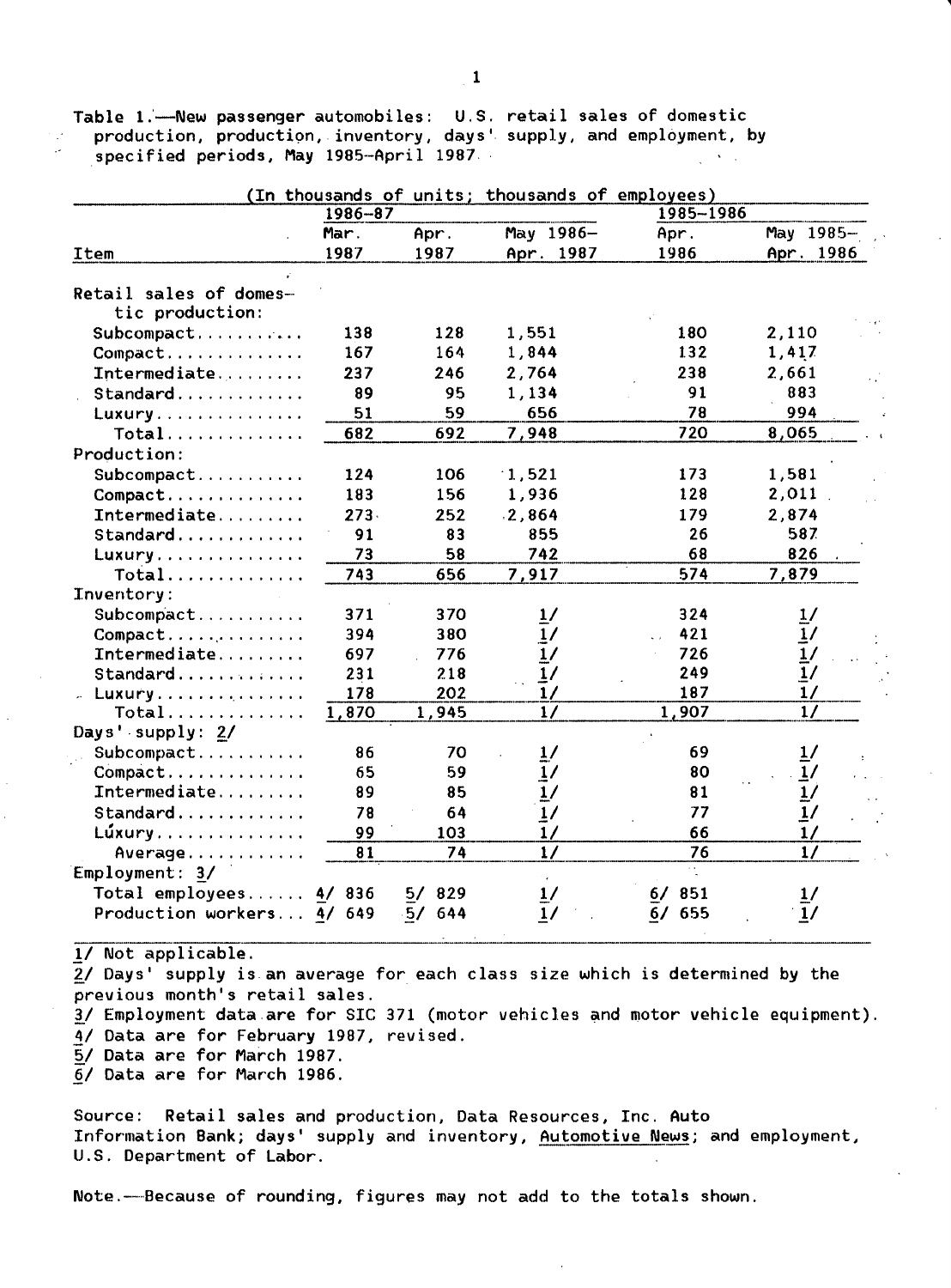Table 2. --- New passenger automobiles: U.S. imports for consumption, by principal sources and by specified periods, April 1985-March 1987 1/

|                                     | $1986 - 87$ |           |                       | $1985 - 86$ |            |
|-------------------------------------|-------------|-----------|-----------------------|-------------|------------|
|                                     | Feb.        | Mar.      | Apr. 1986-            | Mar.        | Apr. 1985- |
| Source                              | 1987        | 1987      | 1987<br>Mar.          | 1986        | Mar. 1986  |
|                                     |             |           | Quantity (units)      |             |            |
| Japan                               | 188,261     | 155,298   | 2,545,313             | 193,592     | 2,605,407  |
| Canada                              | 97,687      | 90,344    | 1,114,573             | 104,276     | 1,169,357  |
| West Germany                        | 35,217      | 42,001    | 428,863               | 42,211      | 1457,652   |
| Korea                               | 19,548      | 17,064    | 207,160               | 13,652      | 19,586     |
| Sweden.                             | 16,033      | 15,358    | 147,515               | 14,919      | $-144,677$ |
| Mexico                              | 457         | 1,318     | 34,313                | 3,407       | 26,166     |
| Yugoslavia                          | 4,208       | 4,197     | 43,897                | 2,862       | 14,217     |
| United Kingdom                      | 5,364       | 2,746     | 31,587                | 2,438       | 25,703     |
| Italy                               | 8,916       | 5,837     | 24,159                | 1,231       | 9,475      |
| France                              | 2,693       | 7,232     | 18,761                | 1,222       | 17, 124    |
| $\texttt{Brazil} \dots \dots \dots$ | $\mathbf 0$ | 2,748     | 2,748                 | $\mathbf 0$ | 0          |
| All other                           | 887         | 1,962     | 12,992                | 1,180       | 9,494.     |
| $Total$                             | 379,271     | 346,105   | 4,611,881             | 380,990     | 4,498,858  |
|                                     |             |           |                       |             |            |
|                                     |             |           | Value (1,000 dollars) |             |            |
| Japan                               | 1,593,277   | 1,343,054 | 21,289,086            | 1,426,154   | 17,267,830 |
| Canada                              | 1,065,768   | 957,593   | 11,568,446            | 1,032,755   | 11,487,663 |
| West Germany                        | 753,168     | 943,926   | 8,390,112             | 686,515     | 6,421,609  |
| Korea                               | 98,210      | 86,632    | 988,859               | 61,058      | 87,054     |
| Sweden                              | 212,099     | 204,241   | 1,868,314             | 175,770     | 1,697,474  |
| Mexico                              | 8,618       | 20,305    | 359,070               | 32,620      | 217,011    |
| Yugoslavia                          | 87,398      | 88,683    | 265,210               | 7,165       | 34,652     |
| United Kingdom                      | 48,979      | 26,474    | 696,858               | 60,284      | 633,417    |
| $Itally$                            | 88,135      | 59,578    | 277,855               | 19,372      | 141,622    |
| France                              | 6,855       | 18,982    | 127,493               | 13,202      | 171,527    |
| Brazil                              |             | 13,615    | 13,615                |             |            |
| All other                           | 13,569      | 29,163    | 185,824               | 13,674      | 119,161    |
| $Total$                             | 3,976,076   | 3,792,246 | 46,030,742            | 3,528,569   | 38,279,020 |

1/ Data include imports into Puerto Rico and TSUSA item 692.1005; data do not include automobiles assembled in U.S. foreign trade.zones.

Source: Compiled from official statistics of the  $0.5$ . Department of Commerce. Note. ---Because of rounding, figures may not add to the totals shown.

 $\sim$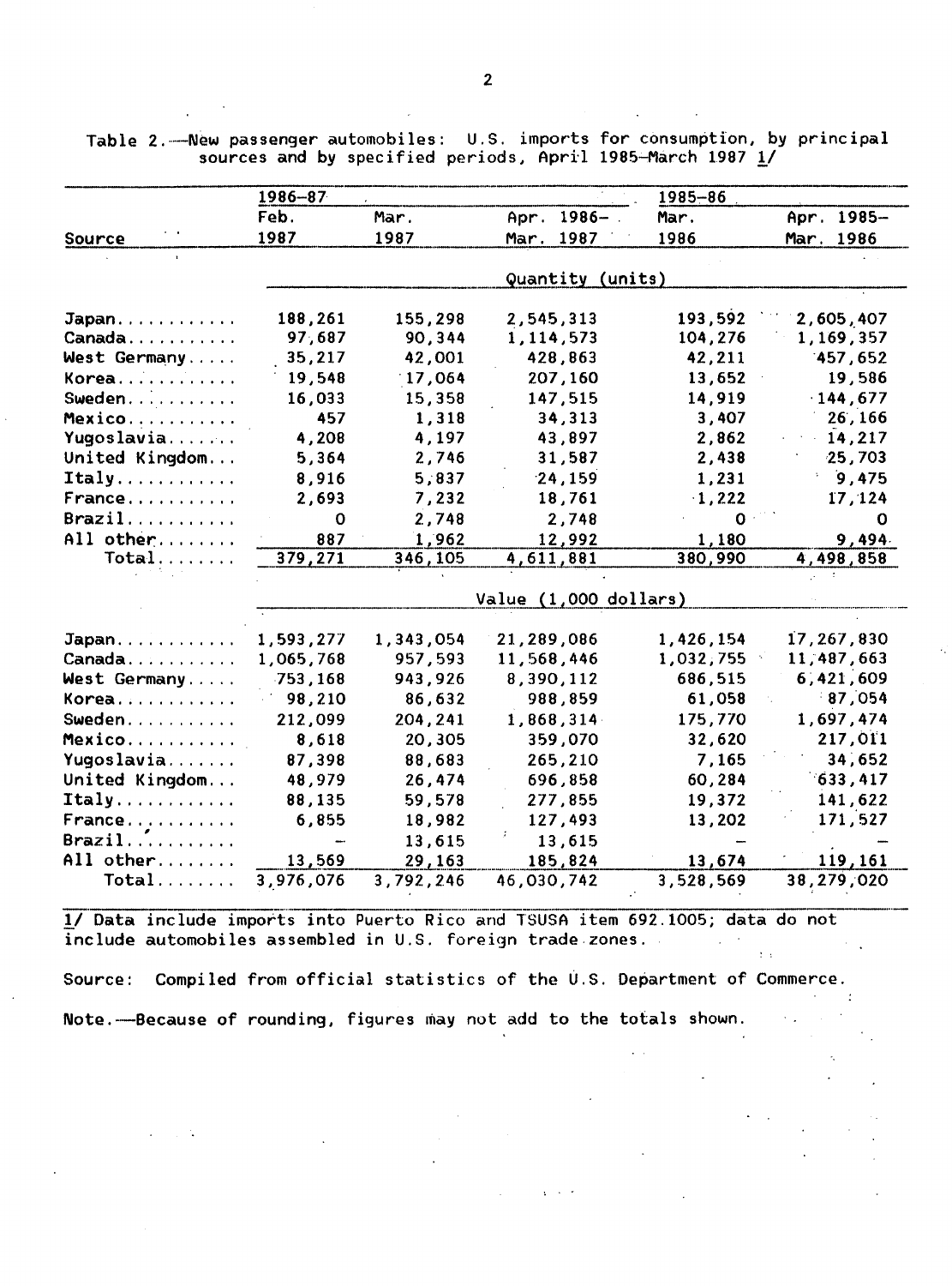Table 3.-Lightweight automobile trucks 1/ and bodies and cab/chassis for lightweight automobile trucks: U.S. imports for consumption, by principal sources and by specified periods, April 1985-March 1987 2/

|           | 1986-87 |         |                       | 1985-86      |                                                               |
|-----------|---------|---------|-----------------------|--------------|---------------------------------------------------------------|
|           | Feb.    | Mar.    | Apr. 1986-            | Mar.         | Apr. $1985-$                                                  |
| Source    | 1987    | 1987    | Mar. 1987             | 1986         | Mar. 1986                                                     |
|           |         |         | Quantity              | $(units)$ 3/ |                                                               |
|           |         |         |                       |              | $\mathcal{L}^{\text{max}}$ , where $\mathcal{L}^{\text{max}}$ |
| Japan     | 78,020  | 88,351  | 961,471               | 94,025       | 876,918                                                       |
| Canada    | 19,030  | 17,850  | 234,901               | 26,866       | 320,376                                                       |
| Mexico    | 1,485   | 1,380   | 17,906                | 1,350        | $-26,379$                                                     |
| All other | 74      |         | 1,008                 | 24           | 1,853                                                         |
| Total     | 98,609  | 107,582 | 1,215,286             | 122,265      | 1,225,526                                                     |
|           |         |         | Value (1,000 dollars) |              | $F\in\mathcal{F}$ . As                                        |
|           |         |         |                       |              | rich and                                                      |
| Japan     | 421,768 | 480,750 | 5,013,393             | 443,105      | 3,871,996                                                     |
| Canada    | 168,351 | 158,842 | 2,156,073             | 247,273      | 2,621,491                                                     |
| Mexico    | 11,343  | 10,666  | 135,506               | 10,267       | 189,476                                                       |
| All other | 1,846   | 4,473   | 55,889                | 8,149        | 60,786                                                        |
| $Total$   | 603,308 | 654,731 | 7,360,861             | 708,794      | 6,743,749                                                     |

1/ Defined as not over 10,000 pounds gvw.

2/ Partially estimated, all data include imports into Puerto Rico.

3/ Quantity data include complete trucks and cab/chassis, but exclude bodies.

Source: Compiled from official statistics of the U.S. Department of Commerce, except as noted.

Note.-Because of rounding, figures may not add to the totals shown.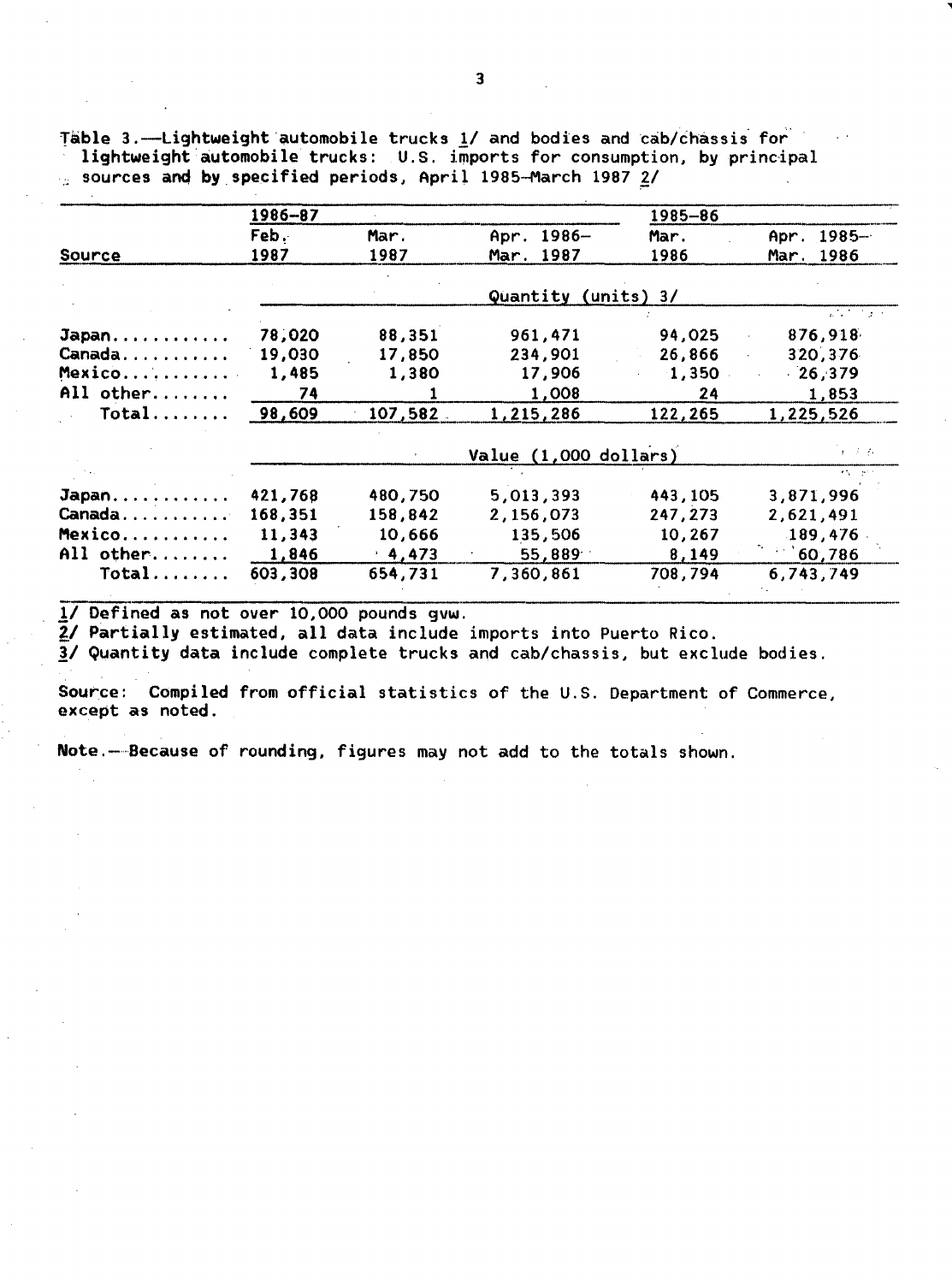|           | 1986-87       |            |                        | 1985-86          |            |
|-----------|---------------|------------|------------------------|------------------|------------|
|           | Feb.          | Mar.       | Apr. 1986-             | Mar.             | Apr. 1985- |
| Market    | 1987          | 1987       | Mar. 1987              | 1986             | Mar. 1986  |
|           |               |            |                        |                  |            |
|           |               |            | Quantity               | (units)          |            |
| $C$ anada | 55,365        | 52,240     | 590,780                | 66,442           | 682,550    |
| Japan     | 280           | 335        | 2,803                  | $\therefore$ 396 | 1,313      |
| All other | $-4,588$      | 4,929      | 39,059                 | 2,918            | 22,481     |
| Total     | 60,233.       | 57,504     | 632,642                | 69,756           | 706,344    |
|           |               |            |                        |                  |            |
|           |               |            | Vailue (1,000 dollars) |                  |            |
| Canada    | 521,754       | $-511,522$ | 5,497,643              | 566,701          | 5,875,572  |
| Japan     | 4,056         | 6,025      | 44,579                 | 5,948            | 21,397     |
| All other | <b>61,741</b> | 67,087     | 511,490                | 56,225           | 292,368    |
| Total     | 587,551       | 584,634    | 6,053,712              | 628,874          | 6,189,337  |
|           |               |            |                        |                  |            |

 $\mathcal{L}$ 

ger i

Table 4.-New passenger automobiles; U.S. exports of domestic merchandise, by principal markets and by specified periods, April 1985-March 1987

Note.-Because of rounding, figures may not add to the totals shown.

 $\ddot{\phantom{a}}$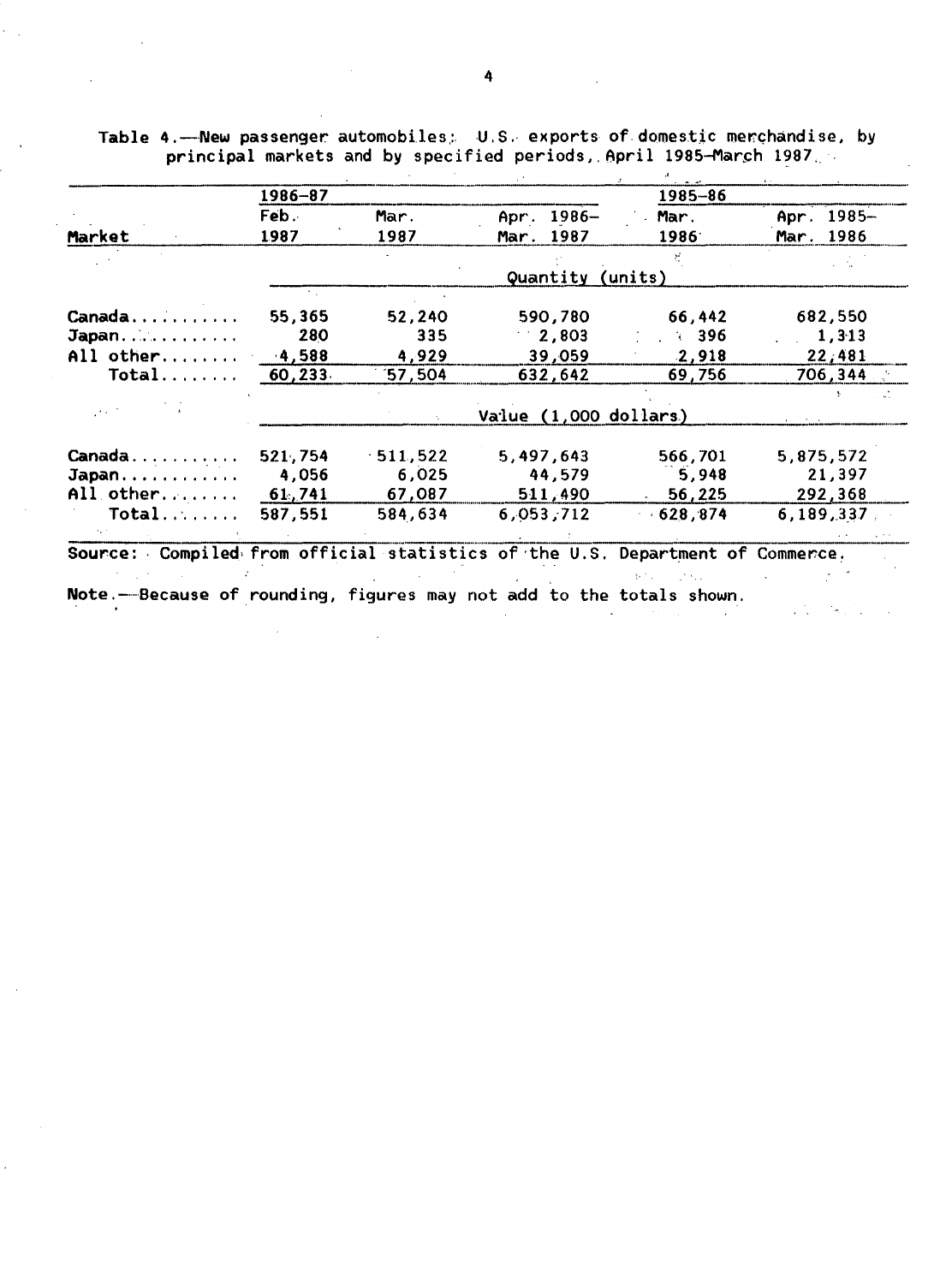table 5.-Lightweight automobile trucks 1/ and bodies and cab/chassis for lightweight automobile trucks:  $U.S.$  exports of domestic merchandise, by principal

|                  | 1986-87 |         |                       | 1985-86 |                  |
|------------------|---------|---------|-----------------------|---------|------------------|
|                  | Feb.    | Mar.    | Apr. 1986-            | Mar.    | $1985 -$<br>Apr. |
| Market           | 1987    | 1987    | Mar. 1987             | 1986    | 1986<br>Mar.     |
|                  |         |         | Quantity (units) 3/   |         |                  |
|                  |         |         |                       |         |                  |
| Canada           | 11,612  | .11,471 | 166,522               | 12,162  | 143,836          |
| $All$ other      | 799     | 2,002   | 11,345                | 1,390   | 9,741            |
| $Total$          | 12,411  | 13,473  | 177,867               | 13,552  | 153,577          |
| $\mathbb{R}^3$ . |         |         | Value (1,000 dollars) |         |                  |
| Canada           | 104,001 | 102,971 | 1,511,381             | 108,231 | 1,236,055        |
| All other,       | 7,683   | 27,783  | 135,795               | 14,277  | 100,198          |
| $Total$          | 111,684 | 130,754 | 1,647,176             | 122,508 | 1,336,253        |

1/ Defined as not over 10,000 pounds gvw.<br>2/ Partially estimated.

3/ Quantity data include complete trucks and cab/chassis, but exclude bodies.

Source: Compiled from official statistics of the U.S. Department of Commerce, except as noted.

Note.~Because of rounding, figures may not add to the totals shown.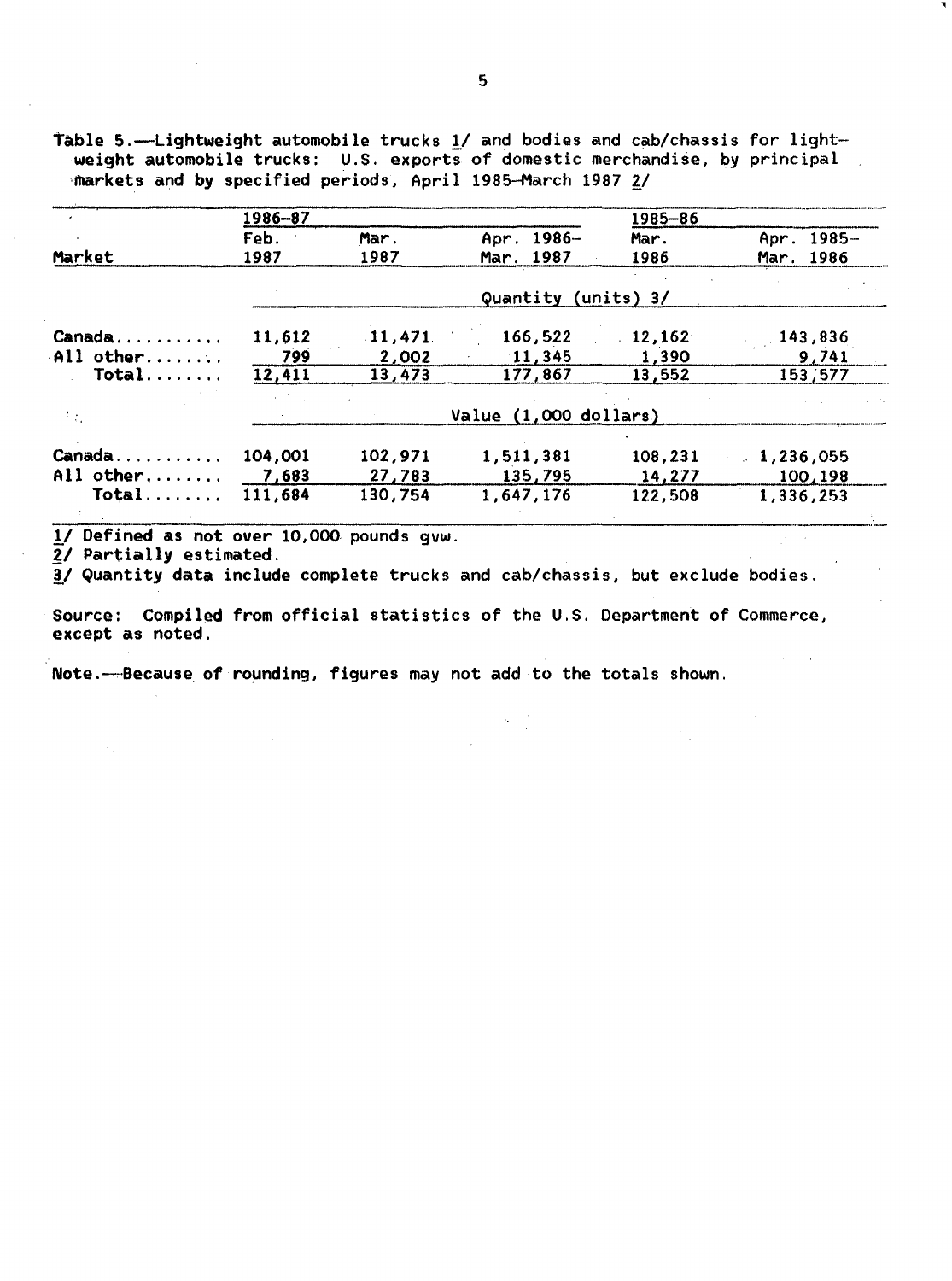Table 6. - New passenger automobiles: Sales of domestic and imported passenger automobiles and sales of imported passenger automobiles as a percent of total U.S. sales, by specified periods, 1986 and 1987 and the contract of the contract of the contract of the contract of

|           | Sales of-<br>Domestic |           | Imported       |         | Total U.S.          |                         |                              | Ratio of im-        |  |
|-----------|-----------------------|-----------|----------------|---------|---------------------|-------------------------|------------------------------|---------------------|--|
|           | automoblies 1/        |           | automobiles 2/ |         | sales               |                         | port sales to<br>total sales |                     |  |
| Period    | 1987<br>1986          |           | 1987<br>1986   |         | 1987<br>1986        |                         | 1986<br>1987                 |                     |  |
|           |                       |           |                |         |                     |                         |                              | -------Percent----- |  |
| January   | 427,678               | 635.904   | 197.941        | 237,281 | 625.619             | 873,185                 | 31.6                         | 27.2                |  |
| February. | 556,953               | 613,371   | 220,162        | 218,096 |                     | $-777, 115$ $-832, 467$ | $28.3 -$                     | $\cdot$ 26.3        |  |
| Jan.-Feb. | 984,631               | 1,249,275 | 418,103        | 456,377 | 1,402,734 1,705,652 |                         | 29.8                         | $-26.8$<br>÷.       |  |
| March     | 682,117               | 649,351   | 247,966        | 247,487 | 930,083             | 896,838                 | 26.7                         | 27.6                |  |
| Jan-Mar   | 1.666.748             | 1,898,626 | 666,069        | 703,864 | 2,332,817           | 2,602,490               | 28.6                         | 27.0                |  |
| April     | 691,803               | 719,563   | 242,374        | 252,607 | 934,197             | 972,172                 | 25.9                         | 26.0                |  |
| Jan-Apr   | 2,358,551             | 2,618,189 | 908,463        | 956,473 | 3,267,014           | 3,574,662               | 27.8                         | 26.8                |  |

1/ Domestic automobile sales include U.S. and Canadian-built automobiles sold in the United States.  $from$  Canada.  $\begin{array}{ccc} \begin{array}{ccc} \text{if } & \text{if } & \text{if } & \text{if } & \text{if } & \text{if } & \text{if } & \text{if } & \text{if } & \text{if } & \text{if } & \text{if } & \text{if } & \text{if } & \text{if } & \text{if } & \text{if } & \text{if } & \text{if } & \text{if } & \text{if } & \text{if } & \text{if } & \text{if } & \text{if } & \text{if } & \text{if } & \text{if } & \text{if } & \text{if } & \text{if } & \text{if } & \text$ onited States.<br>2/ Does not include automobiles imported from Canada.

Source: Automotive News.  $\mathcal{L}_{\rm eff} = 2.0$ 

 $\mathcal{L}_{\text{max}}$  and  $\mathcal{L}_{\text{max}}$  . In the  $\mathcal{L}_{\text{max}}$ 

 $\mathcal{I}^{\mathcal{I}}(\mathcal{I} \mathcal{F})$  , and the set of the set of the set of the set of  $\mathcal{I}$ .····

Table 7.——New passenger automobiles: Price indexes, by specified periods, ,. ... ... ... ... 1986 and 1987

 $\label{eq:2.1} \mathcal{L}_{\mathcal{A}} = \mathcal{L}_{\mathcal{A}} \left( \mathcal{L}_{\mathcal{A}} \right) \left( \mathcal{L}_{\mathcal{A}} \right) = \mathcal{L}_{\mathcal{A}} \left( \mathcal{L}_{\mathcal{A}} \right) \left( \mathcal{L}_{\mathcal{A}} \right)$ 

|                                      |                              |       | (1967<br>$= 100$  |              |              |                   |
|--------------------------------------|------------------------------|-------|-------------------|--------------|--------------|-------------------|
|                                      | 1987                         |       |                   | 1986<br>and  | 1987         |                   |
| Item                                 | Feb.<br>Mar.<br>1987<br>1987 |       | Percent<br>change | Mar.<br>1986 | Mar.<br>1987 | Percent<br>change |
| Consumer, Price<br>Index:            |                              |       |                   |              |              |                   |
| Unadjusted<br>Seasonally             | 230.2                        | 229.4 | $-0.3$            | 220.3        | 229.4        | $+4.1$            |
| adjusted<br>Producer Price<br>Index: | 229.3                        | 229.4 | 0.0               | 219.9        | 229.4        | $+4.3$            |
| Unadjusted<br>Seasonally             | 238.1                        | 234.9 | $-1.3$            | 229.1        | 234.9        | $+2.5$            |
| adjusted                             | 236.9                        | 234.9 | $-0.8$            | 229.1        | 234.9        | $+2.5$            |

Source: U.S. Department of Labor.

 $\sim 10^{-10}$ 

6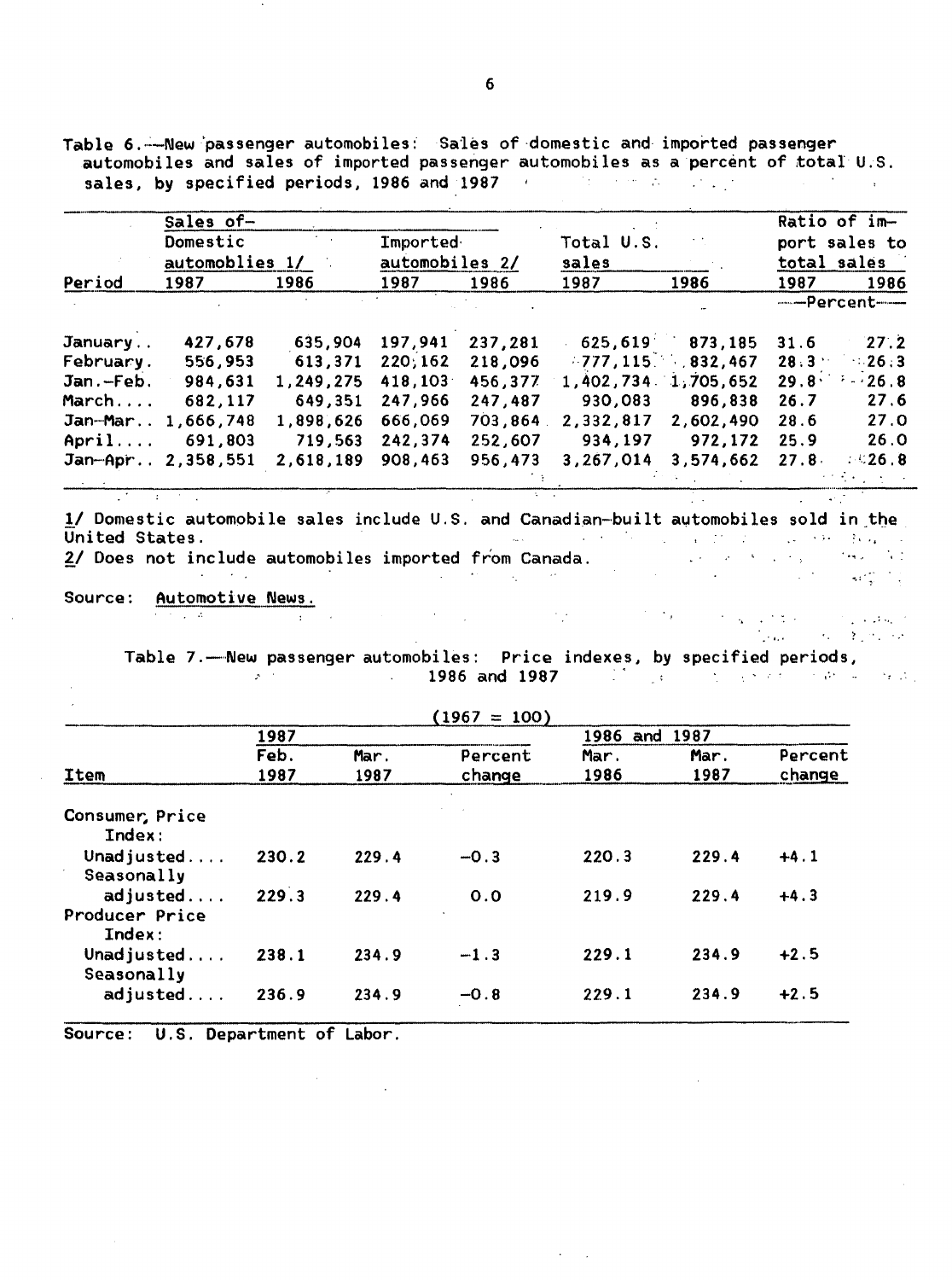Table 8. -- New passenger automobiles: Retail price changes in the U.S. market during April 1987

| Country source/make                 | Avg. retail price changes,<br>in dollars, April 1987 |
|-------------------------------------|------------------------------------------------------|
| U.S. producers:                     |                                                      |
| General Motors                      | No change.                                           |
|                                     | No change.                                           |
| Chrysler                            | No change.                                           |
| Japanese producers:                 |                                                      |
| Mitsubishi                          | $+202$                                               |
|                                     | $+212$                                               |
| European producers:                 |                                                      |
|                                     | $+710$                                               |
| Korean producers:<br><b>Charles</b> |                                                      |
|                                     | No change.                                           |

Source: Automotive News, April 1987.

Table 9.-Sales and profits (loss) on major U.S. automobile manufacturers' operations, by specified periods, 1986 and 1987  $1/$ 

|                 | 1987          | 1986          |  |  |
|-----------------|---------------|---------------|--|--|
| Item and firm   | January-March | January-March |  |  |
| Sales:          |               |               |  |  |
| General Motors  | 26,097        | 26,820        |  |  |
| Ford            | 18,143        | 14,785        |  |  |
| Chrysler        | 6,029         | 5.778         |  |  |
| American Motors | 1,102         | 918           |  |  |
| Total           | 51,371        | 48,301        |  |  |
| Profits:        |               |               |  |  |
| General Motors  | 922           | 1,199         |  |  |
| Ford            | 1.492         | 728           |  |  |
| Chrysler        | 270           | 357           |  |  |
| American Motors | 23            | (19)          |  |  |
| Total           | 2.707         | 2.265         |  |  |

1/ Data are for world operations.

Source: Automotive News.